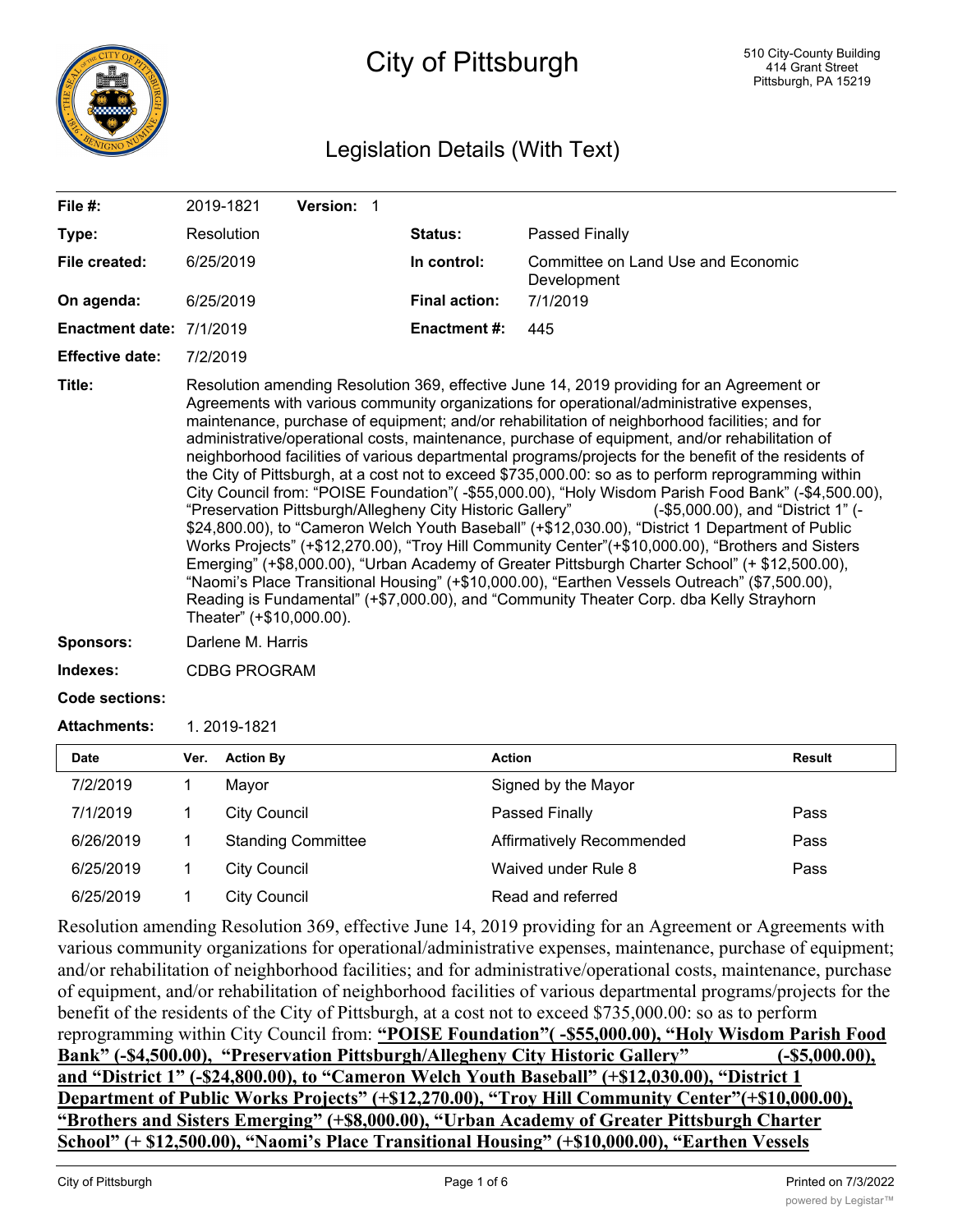#### **Outreach" (\$7,500.00), Reading is Fundamental" (+\$7,000.00), and "Community Theater Corp. dba Kelly Strayhorn Theater" (+\$10,000.00).**

#### **Be it resolved by the Council of the City of Pittsburgh as follows:**

#### **Section 1.**

A resolution amending Resolution 369, effective June 14, 2019 which presently reads as follows: The Mayor and the Director of Office of Management and Budget, on behalf of the City of Pittsburgh, are hereby authorized to enter into an Agreement or Agreements, in a form approved by the City Solicitor, with the following various community organizations for operational/administrative expenses; maintenance, and/or rehabilitation of neighborhood facilities; and for administrative/operational costs, maintenance, purchase of equipment, and/or rehabilitation of neighborhood facilities of various departmental programs/projects for the benefit of residents of the City of Pittsburgh, at a cost not to exceed \$735,000.00, chargeable to and payable from the 2018 Community Development Block Grant Program and the listed code accounts in the City Council.

## **SEE ATTACHMENT**

| Organization                                             | <b>Original Budget Changes</b> | + or Revised Budget |
|----------------------------------------------------------|--------------------------------|---------------------|
| <b>City Council</b>                                      | 735,000.00                     | 735,000.00          |
| ACH Clear Pathways 0130045180.58101.00                   | 5,000.00                       | 5,000.00            |
| African American Chamber of Commerce                     | 3,000.00                       | 3,000.00            |
| 0123178180.58101.00                                      |                                |                     |
| Aleph Institute 0123256180.58101.00                      | 3,000.00                       | 3,000.00            |
| Allen Place Community Services                           | 3,500.00                       | 3,500.00            |
| 0130038180.58101.00                                      |                                |                     |
| Allies for Health $+$ Wellbeing                          | 5,000.00                       | 5,000.00            |
| 0129787180.58101.00                                      |                                |                     |
| Beechview Manor/Housing Management Services              | 5,000.00                       | 5,000.00            |
| 0123239180.58101.00                                      |                                |                     |
| Beechview Revitalization Advisory Group                  | 20,000.00                      | 20,000.00           |
| 0130134180.58101.00                                      |                                |                     |
| <b>Bhutanese Community Association</b>                   | 8,000.00                       | 8,000.00            |
| 0130190180.58101.00                                      |                                |                     |
| Big Brothers Big Sisters of Greater Pittsburgh, 2,500.00 |                                | 2,500.00            |
| Inc. 0121313180.58101.00                                 |                                |                     |
| Birmingham Foundation/Mt. Washington                     | 10,000.00                      | 10,000.00           |
| Community Center form Ream Center                        |                                |                     |
| 0123310180.58101.00                                      |                                |                     |
| Birmingham Foundation/Westside Mustangs                  | 5,000.00                       | 5,000.00            |
| 0130165180.58101.00                                      |                                |                     |
| <b>Bloomfield Citizens Council</b>                       | 3,000.00                       | 3,000.00            |
| 0129864180.58101.00                                      |                                |                     |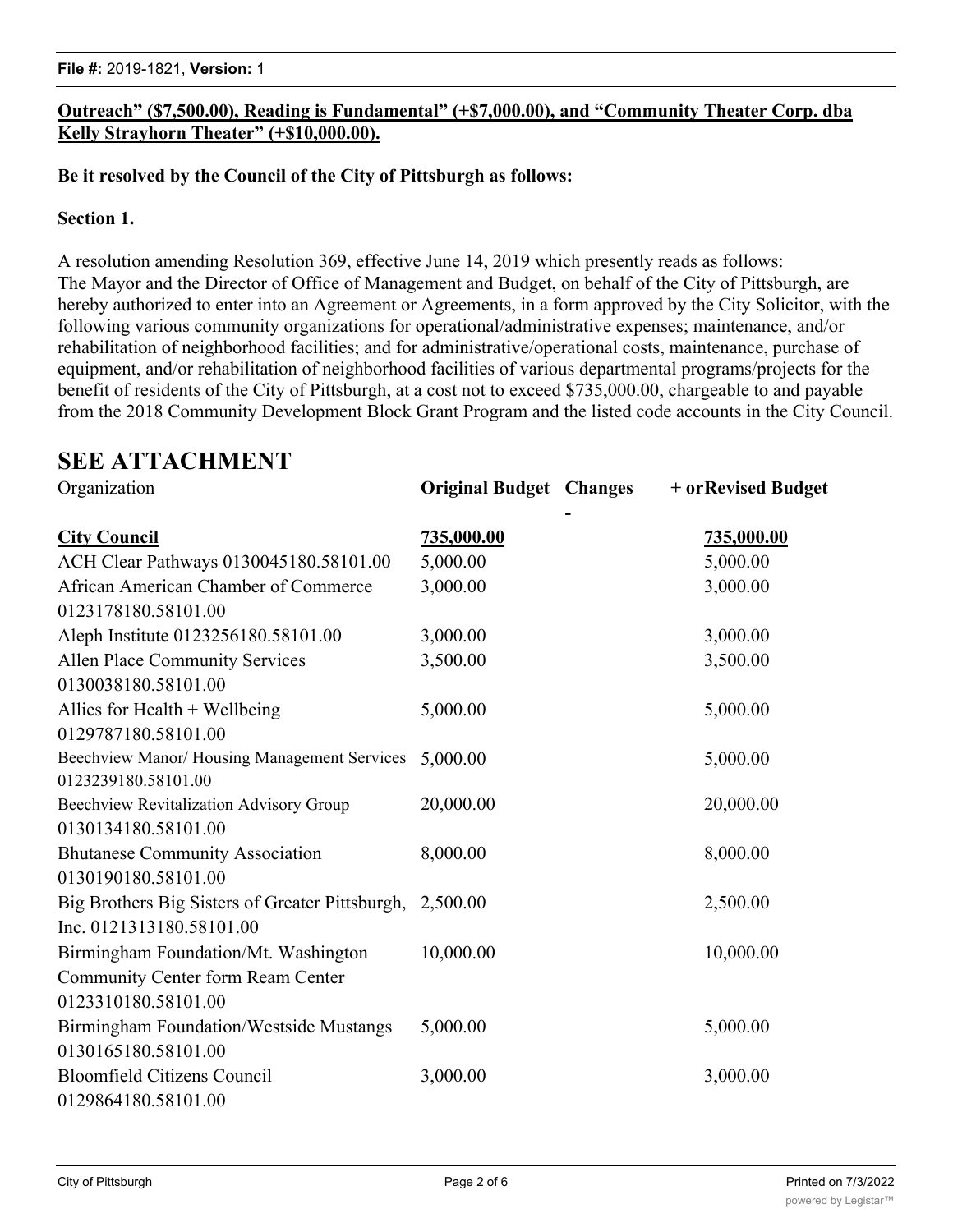| File #: 2019-1821, Version: 1                                      |           |              |           |
|--------------------------------------------------------------------|-----------|--------------|-----------|
| <b>Bloomfield Development Corp</b><br>0123316180.58101.00          | 10,000.00 |              | 10,000.00 |
| <b>Bloomfield Preservation and Heritage</b><br>0121133180.58101.00 | 2,500.00  |              | 2,500.00  |
| Bloomfield-Garfield Corporation                                    | 2,500.00  |              | 2,500.00  |
| 0121132180.58101.00                                                |           |              |           |
| Brashear Association 0129755180.58101.00                           | 13,000.00 |              | 13,000.00 |
| Brashear Association/Henry Kaufman Food                            | 2,500.00  |              | 2,500.00  |
| Pantry/Arlington Food Bank                                         |           |              |           |
| 0130099180.58101.00                                                |           |              |           |
| Brightwood Civic Group 0121142180.58101.00 5,000.00                |           |              | 5,000.00  |
| <b>Brookline Christian Food Pantry</b>                             | 5,000.00  |              | 5,000.00  |
| 0123130180.58101.00                                                |           |              |           |
| Brookline Teen Outreach 0130191180.58101.004,000.00                |           |              | 4,000.00  |
| <b>Brothers and Sisters Emerging</b>                               | 0.00      | $+8,000.00$  | 8,000.00  |
| 0130073180.58101.00                                                |           |              |           |
| <b>Building Bridges for Business</b>                               | 2,500.00  |              | 2,500.00  |
| 0130100180.58101.00                                                |           |              |           |
| <b>Cameron Welch Youth Baseball</b>                                | 0.00      | $+12,030.00$ | 12,030.00 |
| 0130228180.58101.00                                                |           |              |           |
| <b>Carrick Community Council</b>                                   | 17,000.00 |              | 17,000.00 |
| 0123317180.58101.00                                                |           |              |           |
| Catholic Youth Association of Pittsburgh, Inc.                     | 5,000.00  |              | 5,000.00  |
| 0121323180.58101.00                                                |           |              |           |
| Center for Victims - Crisis Intervention                           | 1,500.00  |              | 1,500.00  |
| 0128990180.58101.00                                                |           |              |           |
| Center for Victims/Pittsburgh Mediation Center 2,500.00            |           |              | 2,500.00  |
| 0129972180.58101.00                                                |           |              |           |
| Children 2 Champions/North Shore Stallions                         | 5,000.00  |              | 5,000.00  |
| 0130003180.58101.00                                                |           |              |           |
| Children's Museum of Pittsburgh                                    | 9,000.00  |              | 9,000.00  |
| 0123101180.58101.00                                                |           |              |           |
| <b>Community Human Services</b>                                    | 11,000.00 |              | 11,000.00 |
| 0123179180.58101.00                                                |           |              |           |
| Community Human Services / Oakland                                 | 2,500.00  |              | 2,500.00  |
| <b>Business Improvement District</b>                               |           |              |           |
| 0123124180.58101.00                                                |           |              |           |
| <b>Community Theater Corp. dba Kelly</b>                           | 0.00      | $+10,000.00$ | 10,000.00 |
| Strayhorn Theater 0123206180.58101.00                              |           |              |           |
| District 1 0123373180.58101.00                                     | 24,800.00 | $-24,800.00$ | 0.00      |
| <b>District 1 DPW Projects</b>                                     | 0.00      | $+12,270.00$ | 12,270.00 |
| 0123373180.58101.00                                                |           |              |           |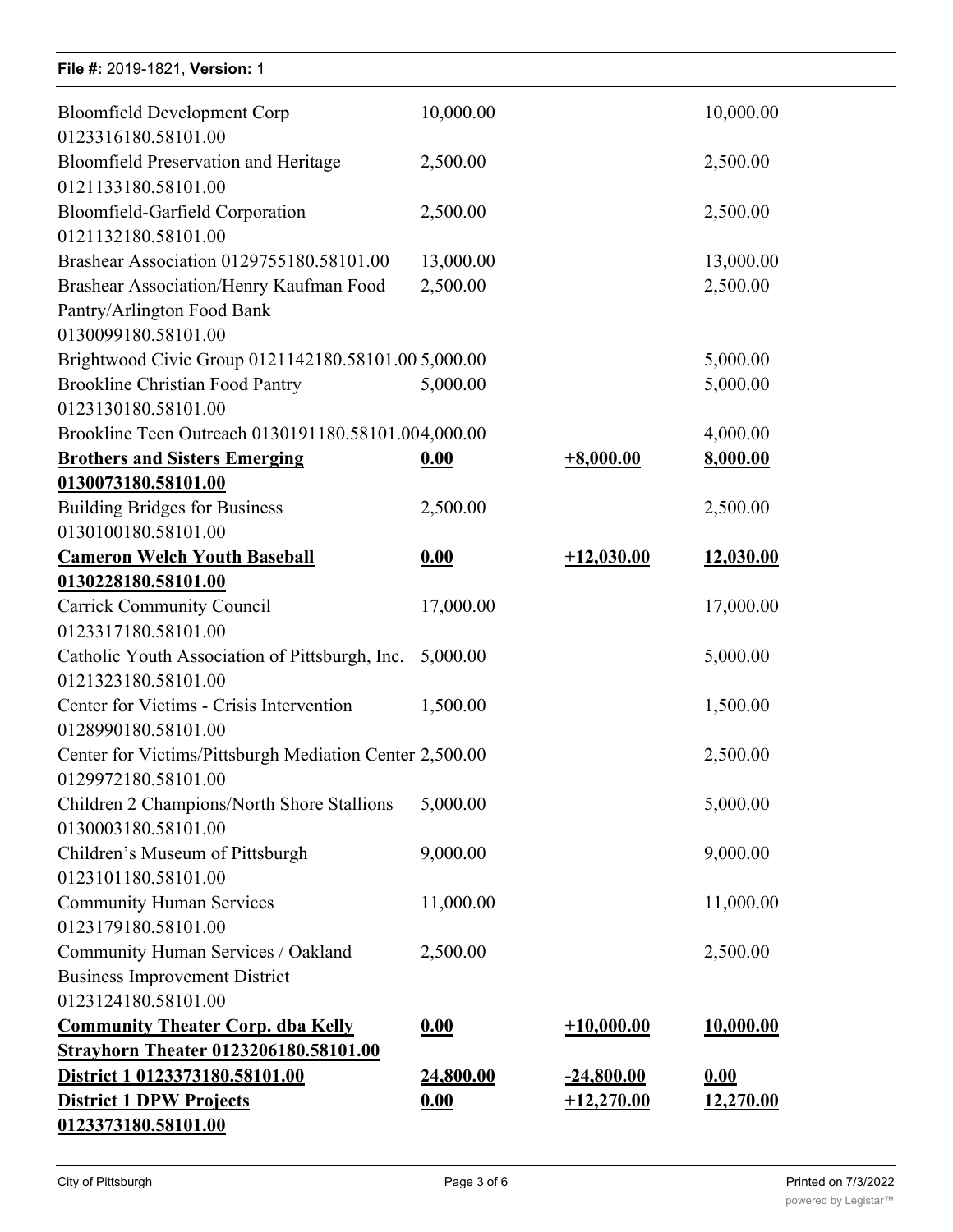| File #: 2019-1821, Version: 1                           |           |             |           |
|---------------------------------------------------------|-----------|-------------|-----------|
| Doors Open Pittsburgh 0130220180.58101.00               | 5,000.00  |             | 5,000.00  |
| <b>East End Cooperative Ministries</b>                  | 2,500.00  |             | 2,500.00  |
| 0129761180.58101.00                                     |           |             |           |
| <b>Earthen Vessels Outreach</b>                         | 0.00      | $+7,500.00$ | 7,500.00  |
| 0123240180.58101.00                                     |           |             |           |
| The Education Partnership                               | 10,000.00 |             | 10,000.00 |
| 0130224180.58101.00                                     |           |             |           |
| <b>Emmaus Community of Pittsburgh</b>                   | 2,500.00  |             | 2,500.00  |
| 0123304180.58101.00                                     |           |             |           |
| Friendship Circle 0130152180.58101.00                   | 5,000.00  |             | 5,000.00  |
| Friendship Community Group                              | 2,500.00  |             | 2,500.00  |
| 0130076180.58101.00                                     |           |             |           |
| Greater Pittsburgh Arts Council                         | 2,500.00  |             | 2,500.00  |
| 0130077180.58101.00                                     |           |             |           |
| Greater Pittsburgh Community Food Bank                  | 77,500.00 |             | 77,500.00 |
| 0167146180.58101.00                                     |           |             |           |
| Greater Pittsburgh Literacy Council                     | 2,500.00  |             | 2,500.00  |
| 0130064180.58101.00                                     |           |             |           |
| Hazelwood Initiative 0129131180.58101.00                | 10,000.00 |             | 10,000.00 |
| Higher Achievement Inc 0130153180.58101.00 2,500.00     |           |             | 2,500.00  |
| Hill District CDC 0121181180.58101.00                   | 10,000.00 |             | 10,000.00 |
| Hilltop Alliance 0130108180.58101.00                    | 13,000.00 |             | 13,000.00 |
| <b>Holy Wisdom Parish Food Bank</b>                     | 4,500.00  | $-4,500.00$ | 0.00      |
| 0123327180.58101.00                                     |           |             |           |
| Jewish Association on Aging                             | 3,000.00  |             | 3,000.00  |
| 0123191180.58101.00                                     |           |             |           |
| Jewish Community Center - Young Men and 2,500.00        |           |             | 2,500.00  |
| Women's Hebrew Association                              |           |             |           |
| 0123128180.58101.00                                     |           |             |           |
| Jewish Family and Children's Service - Refugee 5,500.00 |           |             | 5,500.00  |
| Services 0130025180.58101.00                            |           |             |           |
| Jewish Family and Children's Services - Career 2,500.00 |           |             | 2,500.00  |
| Development 0129757180.58101.00                         |           |             |           |
| Jewish Family and Children's Services - Food            | 3,000.00  |             | 3,000.00  |
| Pantry 0130103180.58101.00                              |           |             |           |
| Lawrenceville Corporation                               | 7,500.00  |             | 7,500.00  |
| 0123332180.58101.00                                     |           |             |           |
| Lawrenceville United 0129855180.58101.00                | 10,000.00 |             | 10,000.00 |
| Lincoln Place Presbyterian                              | 3,000.00  |             | 3,000.00  |
| 0123377180.58101.00                                     |           |             |           |
| Macedonia Family and Community Enrichment 5,000.00      |           |             | 5,000.00  |
| Center (FACE) 0129118180.58101.00                       |           |             |           |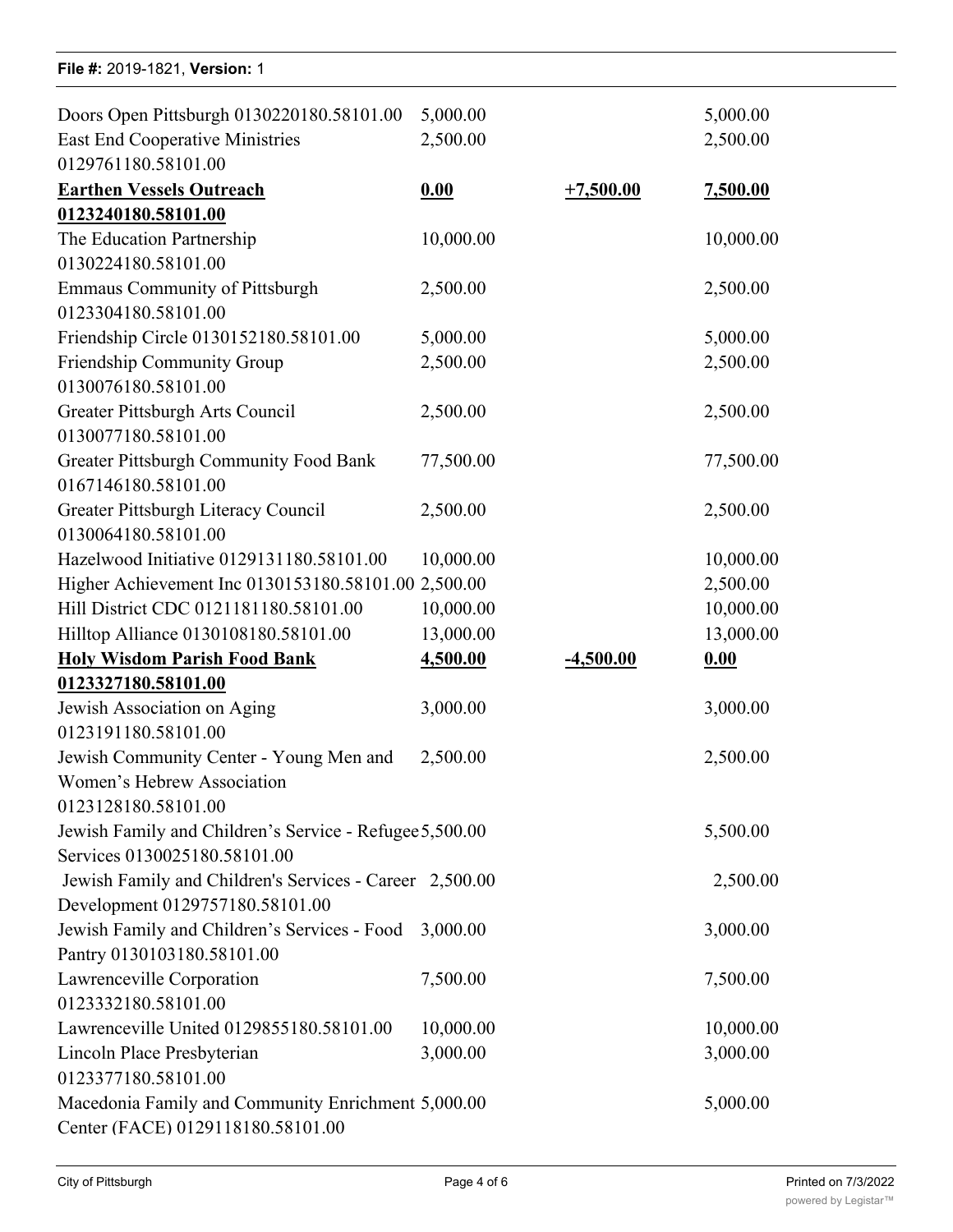#### **File #:** 2019-1821, Version: 1

0123377180.58101.00

| Mt. Washington CDC 0129780180.58101.00<br><b>Naomi's Place Transitional Housing</b><br>0129896180.58101.00 | 2,500.00<br>0.00 | $+10,000.00$      | 2,500.00<br>10,000.00 |
|------------------------------------------------------------------------------------------------------------|------------------|-------------------|-----------------------|
| National Council of Jewish Women                                                                           | 5,500.00         |                   | 5,500.00              |
| 0121377180.58101.00                                                                                        |                  |                   |                       |
| Neighborhood Academy 0130104180.58101.00 2,500.00                                                          |                  |                   | 2,500.00              |
| Northside Coalition of Fair Housing<br>0129851180.58101.00                                                 | 9,500.00         |                   | 9,500.00              |
| Northside Community Development Fund<br>0123270180.58101.00                                                | 2,500.00         |                   | 2,500.00              |
| Northside Leadership Conference/Bridge                                                                     | 10,000.00        |                   | 10,000.00             |
| Committee 0130218180.58101.00                                                                              |                  |                   |                       |
| Northside Partnership 0130203180.58101.00                                                                  | 5,000.00         |                   | 5,000.00              |
| Oakland Planning and Development Corp.                                                                     | 5,000.00         |                   | 5,000.00              |
| 0121379180.58101.00                                                                                        |                  |                   |                       |
| Pa Cleanways of Allegheny County<br>0123365180.58101.00                                                    | 2,500.00         |                   | 2,500.00              |
| Pennsylvania Resource Council                                                                              | 2,500.00         |                   | 2,500.00              |
| 0123151180.58101.00                                                                                        |                  |                   |                       |
| People's Oakland 0129970180.58101.00                                                                       | 2,500.00         |                   | 2,500.00              |
| Persad Center 0121384180.58101.00                                                                          | 7,000.00         |                   | 7,000.00              |
| Pittsburgh Action Against Rape                                                                             | 12,500.00        |                   | 12,500.00             |
| 0129655180.58101.00                                                                                        |                  |                   |                       |
| Pittsburgh Community Kitchen / Community<br>Kitchen Pittsburgh 0130192180.58101.00                         | 3,000.00         |                   | 3,000.00              |
| Pittsburgh Community Services - Hunger<br>0121390180.58101.00                                              | 64,000.00        |                   | 64,000.00             |
| Pittsburgh Community Services - Safety<br>0121391180.58101.00                                              | 16,000.00        |                   | 16,000.00             |
| Pittsburgh Parks Conservancy<br>0123243180.58101.00                                                        | 2,500.00         |                   | 2,500.00              |
| Pittsburgh Project 0123198180.58101.00                                                                     | 5,000.00         |                   | 5,000.00              |
| Pittsburgh Musical Theater                                                                                 | 5,000.00         |                   | 5,000.00              |
| 0123309180.58101.00                                                                                        |                  |                   |                       |
| POISE Foundation 0123279180.58101.00                                                                       | 65,000.00        | <u>-55,000.00</u> | 10,000.00             |
| <b>Preservation Pittsburgh/Allegheny City</b>                                                              | 5,000.00         | $-5,000.00$       | 0.00                  |
| Historic Gallery 0130145180.58101.00                                                                       |                  |                   |                       |
| Prevention Point Pittsburgh                                                                                | 5,000.00         |                   | 5,000.00              |
| 0123289180.58101.00                                                                                        |                  |                   |                       |
| <b>Reading is Fundamental</b>                                                                              | 0.00             | $+7,000.00$       | 7,000.00              |
| 0123052180.58101.00                                                                                        |                  |                   |                       |
| Riverview Anartments 0123054180.58101.00                                                                   | 3.000.00         |                   | 3.000.00              |